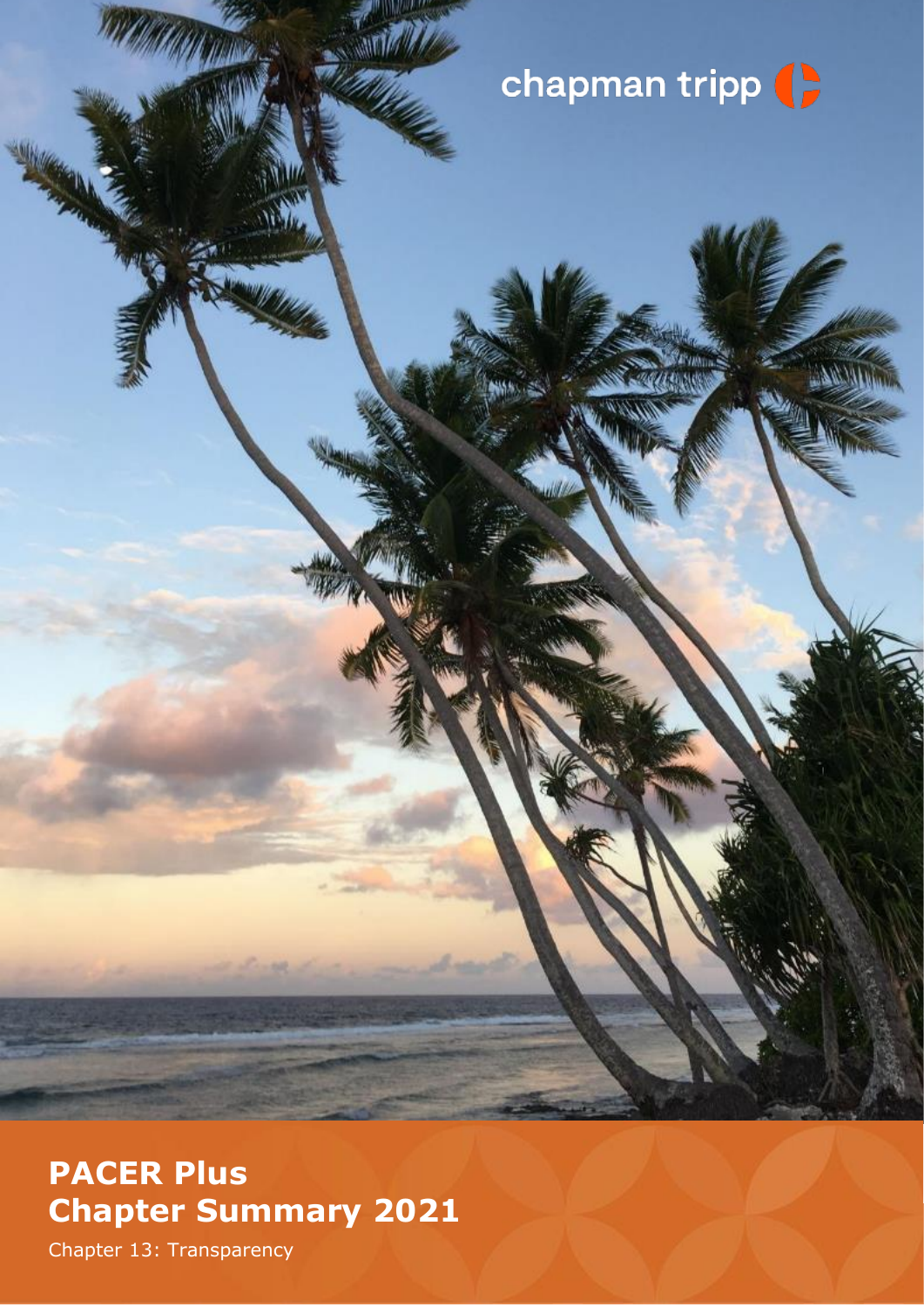

## Table of contents

| Adopted measures (including legislation, regulations, procedures, rulings)  7 |  |
|-------------------------------------------------------------------------------|--|
|                                                                               |  |
|                                                                               |  |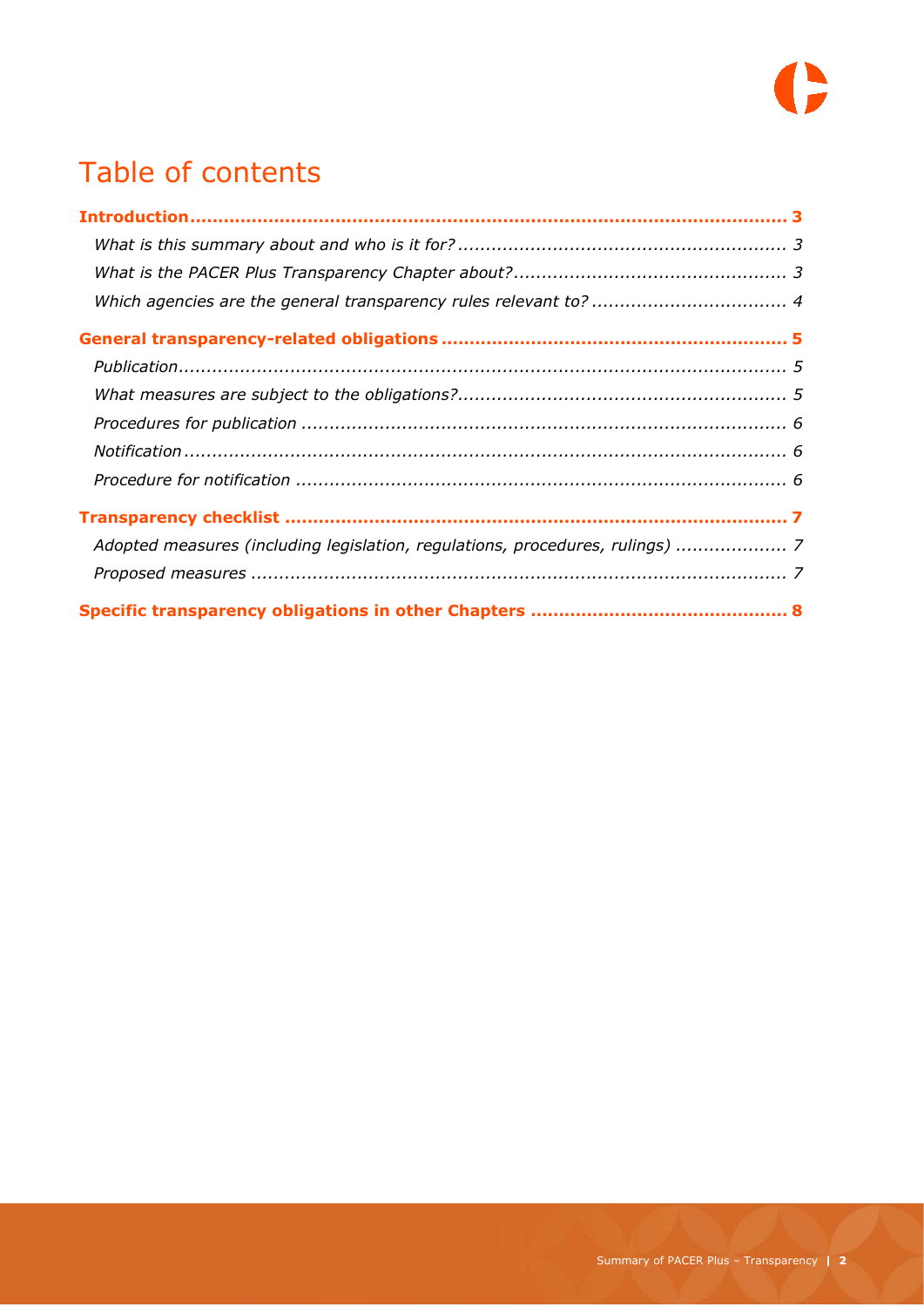## <span id="page-2-0"></span>**Introduction**

#### <span id="page-2-1"></span>What is this summary about and who is it for?

This summary describe the obligations in PACER Plus that apply to transparency. It is for anyone who wants an overview of the PACER Plus obligations that each signatory has agreed to.

#### <span id="page-2-2"></span>What is the PACER Plus Transparency Chapter about?

The PACER Plus Transparency Chapter includes rules that require PACER Plus countries to make their laws, regulations, procedures etc readily available to those who want to find out about them. In practice, PACER Plus countries can best achieve transparency by making these measures available online.

The Chapter makes it easier for businesses, traders and investors to know as much as possible about the conditions of trade and investment in the countries where they want to do business or operate.

The word 'transparency' is not defined but in essence the goal of transparency is to achieve a greater degree of clarity, predictability and information about trade policies, rules and regulations of Members.

#### **Examples**

- If Tonga makes its import health standards available online, then a business in another country that wants to export chickens to Tonga knows exactly what health-related rules they have to comply with before they export.
- If Niue publishes online any requirements that have to be met by inward investors, then businesses from other PACER Plus countries can check the requirements and make sure they will be able to meet them before making an application to invest.
- If Tuvalu has a website that sets out the procedures that importers have to go through to get an advance ruling on tariff classification, then importers can make sure that they provide all the relevant information needed for their application to proceed.

General transparency requirements are found in the Transparency Chapter. More specific requirements for different subject areas are also found in a number of other PACER Plus chapters (e.g. trade in services, SPS, TBT).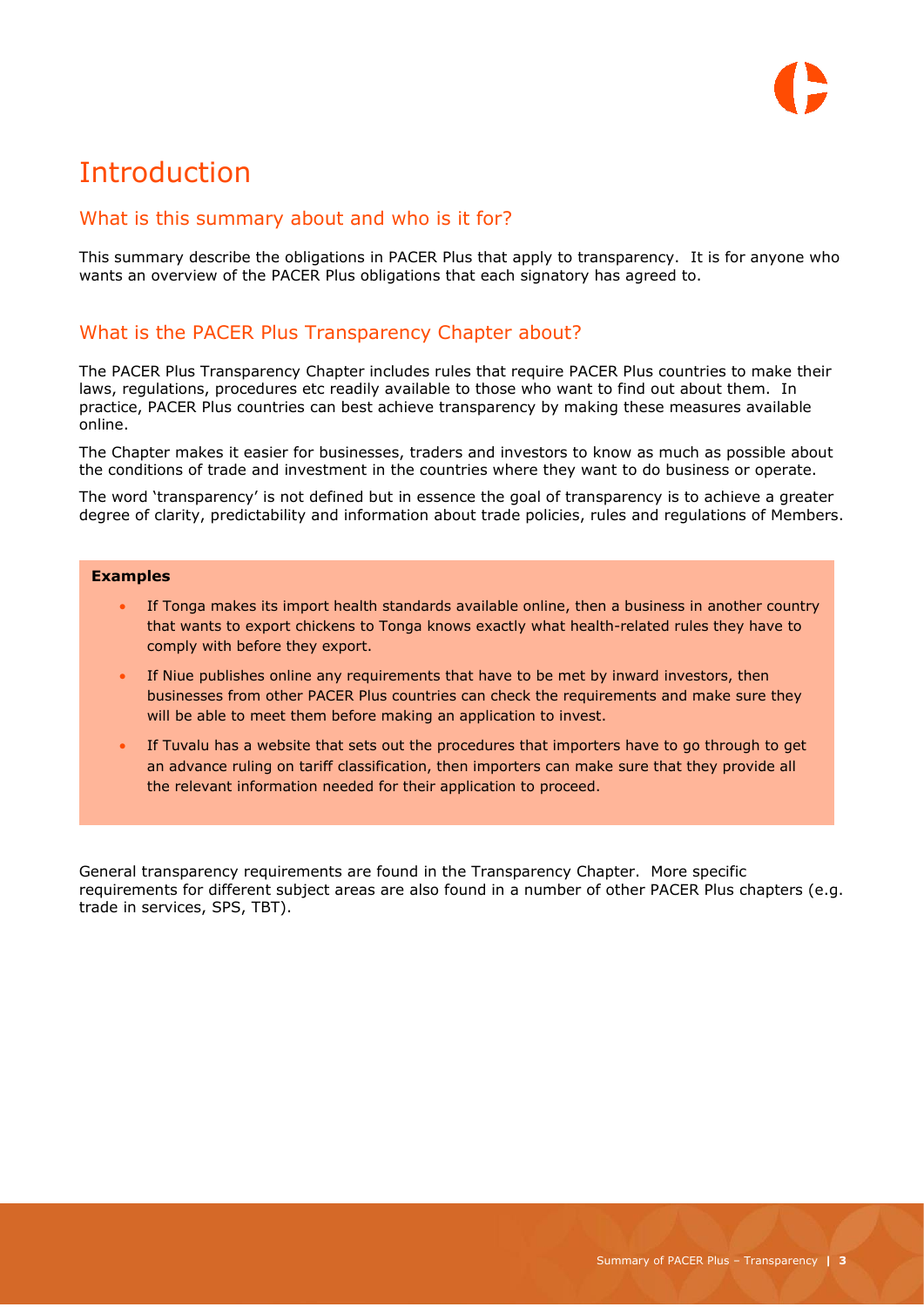

#### <span id="page-3-0"></span>Which agencies are the general transparency rules relevant to?

The general transparency rules are relevant to any agency that deals with government activity that affects trade or investment. These include:

- Customs
- Biosecurity
- Any technical regulations, standards or conformity assessment procedures (such as energy efficiency standards or product safety standards)
- Public health (food standards for imported food)
- Investment
- Immigration (in relation to the movement of natural persons)
- Any area of regulation that covers activities that overseas persons or businesses might get involved in – such as professional standards or operation of services sectors in which foreign companies might invest (e.g. electricity, telecommunications, water)

#### Cool

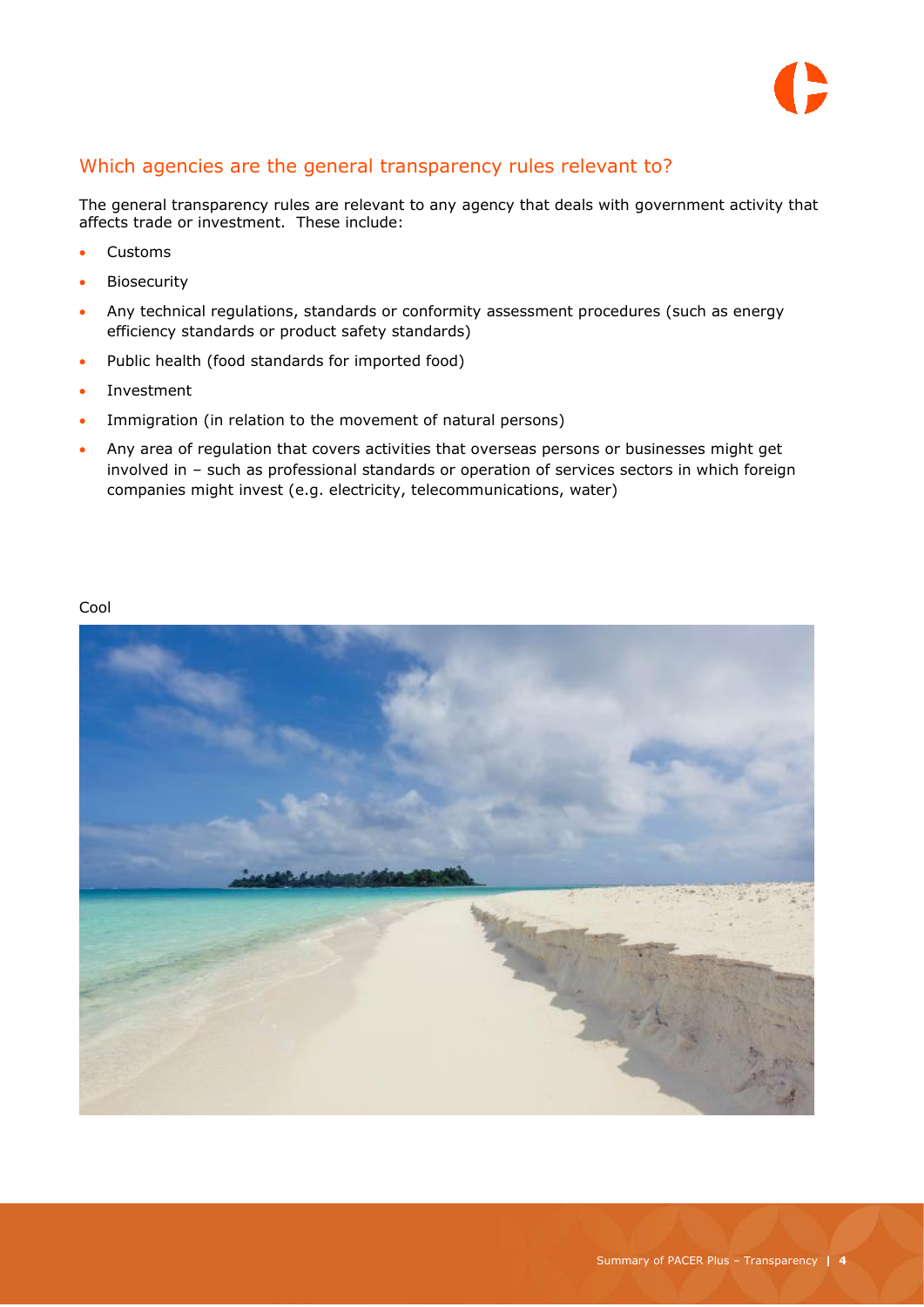

### <span id="page-4-0"></span>General transparency-related obligations

The general transparency obligations involve **publication** and **notification**.

#### <span id="page-4-1"></span>**Publication**

All of a country's laws, regulations, procedures, and administrative rulings of general application relating to any matter covered by PACER Plus must be promptly published and should be made available online.

- A shorthand term for laws, regulations, procedures and administrative rulings is **measures**.
- The publication requirements relate to measures of **general application**. This is a reference to measures that apply to a range of situations or cases, rather than being limited to just one company or one situation. For example, customs measures are of general application if they are not limited to a single import or importer.

#### <span id="page-4-2"></span>What measures are subject to the obligations?

Measures are only subject to the obligation to publish if they relate to **matters covered by PACER Plus**. This means measures that apply to any area of government activity that affects trade, including:

- Customs
- Biosecurity
- Any technical regulations, standards or conformity assessment procedures (such as energy efficiency standards or product safety standards)
- Public health (such as food standards for imported food)
- Investment
- Immigration (only as it relates to the movement of natural persons to work in Tonga, including business visitors)
- Any area of regulation that covers activities that overseas persons or businesses might get involved in – such as professional standards or operation of services sectors in which foreign companies might invest (for example, water, electricity, telecommunications)

The obligations relate to both **adopted** measures and **proposed** measures.

**Adopted measures** are those that have been finalised and put in place. Once this has happened, the final version (for example, the statute or regulations) should be published.

**Proposed measures** are those that are in draft form or still at the stage of being discussed in a policy proposal or discussion document.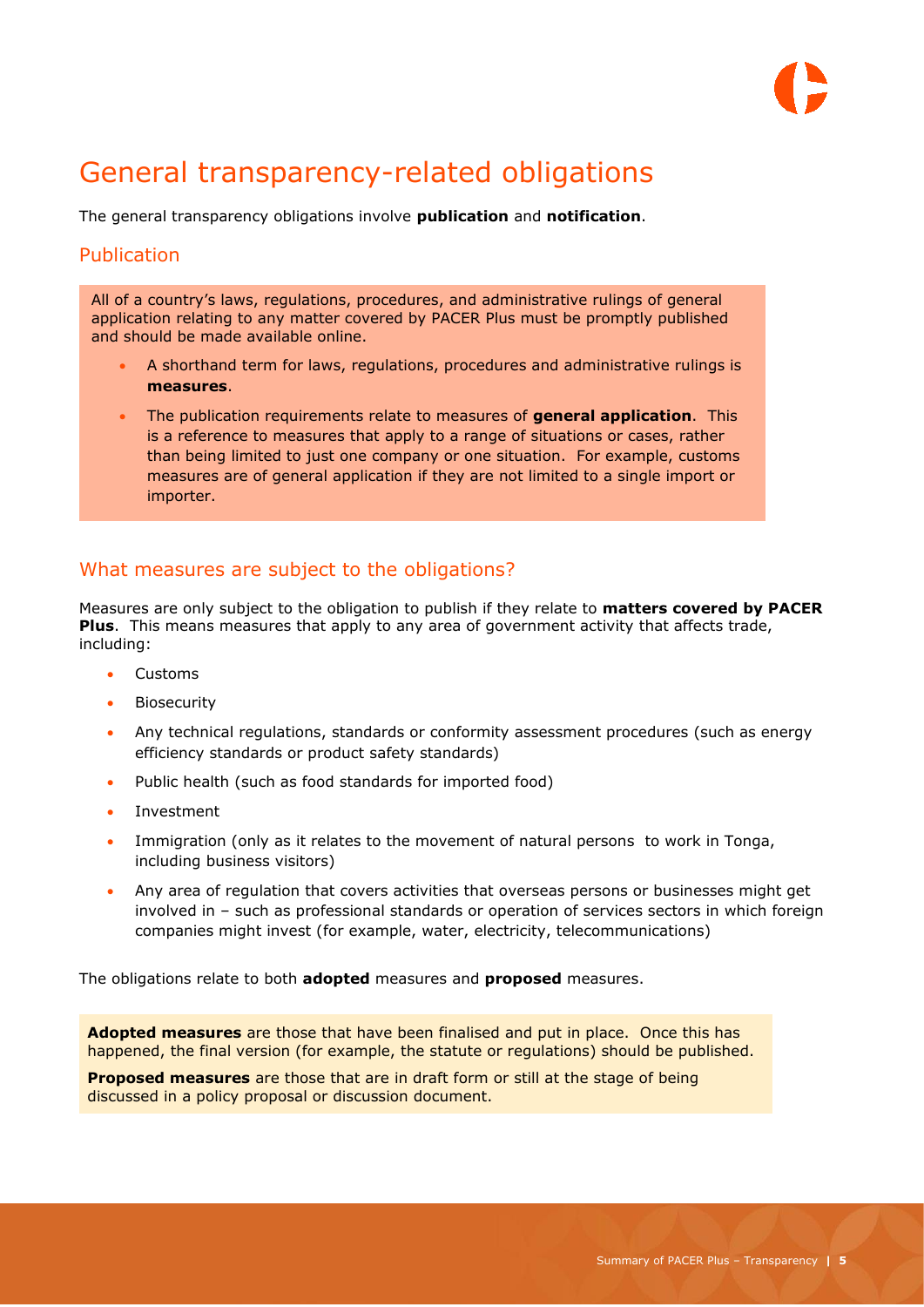

#### <span id="page-5-0"></span>Procedures for publication

Proposed and adopted measures should be published online. If this is not possible, other forms of publication can suffice, but publishing online is preferred.

- For **adopted** measures, the requirement is to publish promptly, meaning as soon as possible after the measures are finalised.
- To the extent possible, countries are required to publish **proposed** measures in advance and, where appropriate, allow other PACER Plus countries to have a reasonable opportunity to comment on them.

Often PACER Plus countries won't have finalised drafts of proposed measures ready to publish in advance, but PACER Plus allows this obligation to be met by publishing a policy discussion document or proposal rather than the actual draft text of the measure.

#### <span id="page-5-1"></span>**Notification**

Each PACER Plus country must, to the extent possible, notify the other countries of any measure that it considers **might materially affect the operation of PACER Plus or substantially affect another country's interests** under it. This includes those already in place or just being proposed.

Notification provides stability for the market and for exporters by ensuring that regulations and other measures do not change without warning.

The notification obligation under Article 13.3 only applies in limited situations as described below. Remember though that other Chapters also have transparency obligations. Those in the **SPS and TBT Chapters** are particularly detailed, and notifications are required more often. The relevant guidelines for those Chapters should be consulted accordingly.

The threshold for notification under this obligation is high. Notification won't be required simply because a measure applies to a good that is imported, or a sector in which foreigners provide services or invests. Notification will only be required if a measure might:

- **materially affect the operation of PACER Plus**: "materially" means "in an important or noticeable way". Such a measure would have to be very significant (such as restricting transit shipments from other PACER Plus countries in such a manner as to make trade between PACER Plus countries difficult), or
- **substantially affect another country's interests under PACER Plus**: "substantially" means "to a large degree". A measure doesn't have to be notified simply because it will apply to another country's imports or investments. It only has to be notified if it might affect them to "a large degree". For example, an amendment to investment laws that make certain kinds of investments much more difficult to make.

#### <span id="page-5-2"></span>Procedure for notification

The Chapter sets out the procedures for how notifications are to be made. The preferred method is by using a country's **Trade Portal**, but notifications can also be made manually via email to the Contact Points of other PACER Plus countries.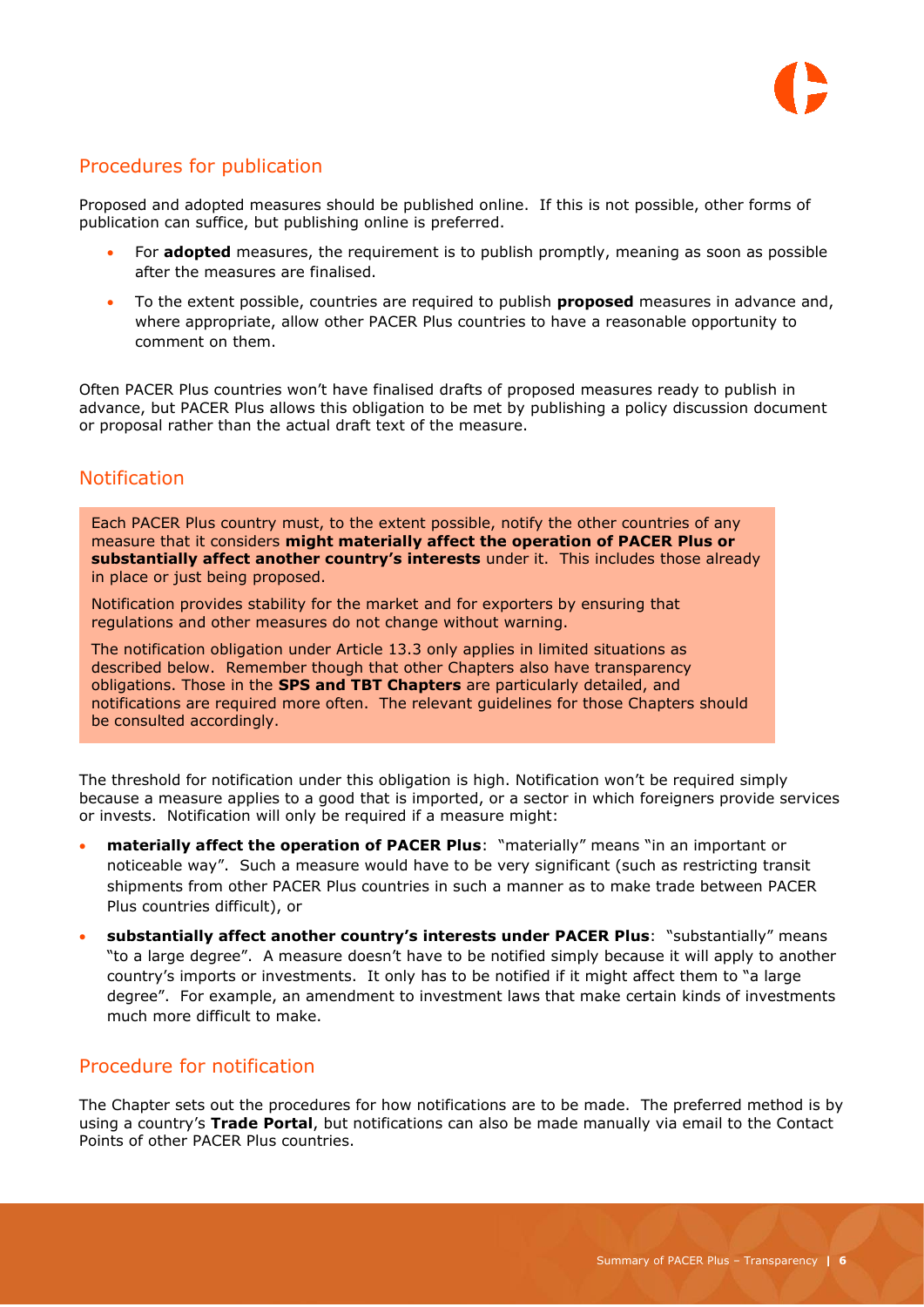## <span id="page-6-0"></span>Transparency checklist

#### <span id="page-6-1"></span>Adopted measures (including legislation, regulations, procedures, rulings)

- Check guidelines to see if the measure is of a type that must be published and/or notified
- If the measure is an SPS one, or a technical regulation, then also check the obligations in the Sanitary and Phytosanitary (SPS) or Technical Barriers to Trade (TBT) Chapter guidelines as relevant; also check the Services and Investment Chapters if provision of services or investment is involved

#### **Publication**

- To the extent possible, ensure that measure is promptly published:
	- on the PACER Plus country's legislation website
	- anywhere else that the PACER Plus country's legislative drafting manual may direct
	- on websites of relevant Ministries, Departments and Agencies
	- on the country's Trade Portal

#### **Notification (if required)**

Notify other countries' Contact Points as soon as the date of entry into force is known

#### <span id="page-6-2"></span>Proposed measures

- Check guidelines to see if the measure is of a type that must be published and/or notified
- If the measure is a SPS one, or a technical regulation, then also check the obligations in the SPS or TBT Chapter guidelines as relevant
- **Publication**
	- To the extent possible, ensure that measure is published in advance (i.e. before it is finalised and adopted):
		- On the relevant Ministry, Department or Agency website
		- If not possible to publish on website, then publish elsewhere

#### **Give other PACER Plus countries a chance to comment**

 If a proposed measure has been published in advance, to the extent possible and where appropriate, give other PACER Plus countries a reasonable opportunity to comment on the measure – this can be done through countries' Contact Points

#### **Notification (if required)**

 Make notification to countries' Contact Points as soon as the proposal or discussion document is released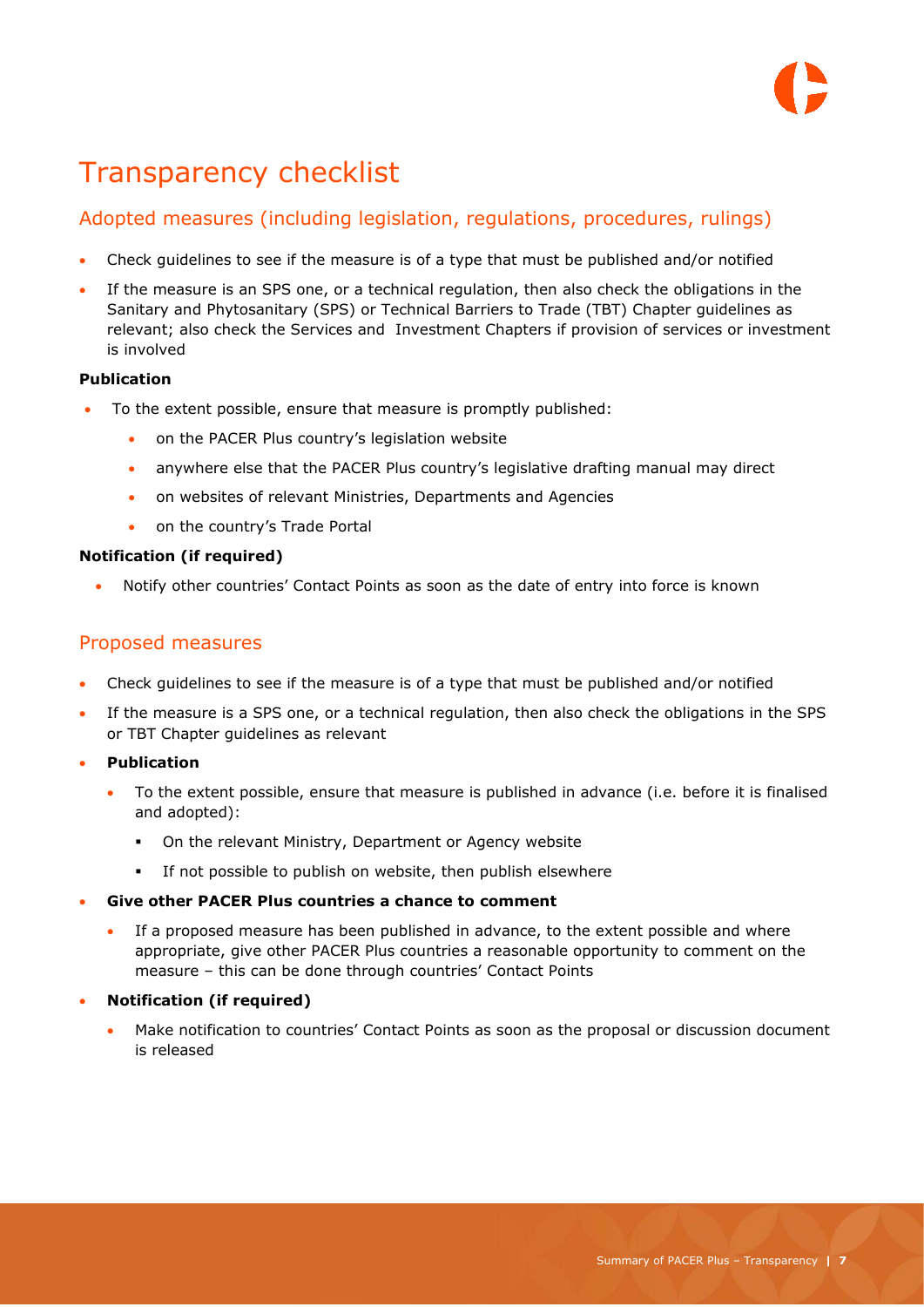## $\mathbf{D}$

### <span id="page-7-0"></span>Specific transparency obligations in other Chapters

The table below lists the specific transparency obligations that are found in the other subject-specific chapters of PACER Plus.

| <b>Chapter</b>                                  | <b>Obligation</b>                                                                                                                                                                                                                                                                                                                                                                                                                                                         | <b>Action point</b>                                                                                                                                                                                                                                 |                                                                                                                                                                                                                                                                                                                                                  |                                                                                                                                                                                                                                                                                                                                                                                   |
|-------------------------------------------------|---------------------------------------------------------------------------------------------------------------------------------------------------------------------------------------------------------------------------------------------------------------------------------------------------------------------------------------------------------------------------------------------------------------------------------------------------------------------------|-----------------------------------------------------------------------------------------------------------------------------------------------------------------------------------------------------------------------------------------------------|--------------------------------------------------------------------------------------------------------------------------------------------------------------------------------------------------------------------------------------------------------------------------------------------------------------------------------------------------|-----------------------------------------------------------------------------------------------------------------------------------------------------------------------------------------------------------------------------------------------------------------------------------------------------------------------------------------------------------------------------------|
| <b>Customs</b><br><b>Procedures</b><br>(Art 13) | Transparency means that<br>traders know what customs<br>rules and procedures apply to<br>their situation.                                                                                                                                                                                                                                                                                                                                                                 | Countries must make information readily available to traders<br>about what documents they must provide on importation.                                                                                                                              |                                                                                                                                                                                                                                                                                                                                                  |                                                                                                                                                                                                                                                                                                                                                                                   |
| <b>Technical Barriers</b><br>to Trade (Art 8)   | Notifications, requests,<br>comments, responses and<br>other communications shall<br>be conveyed through Contact<br>Points.<br>Technical regulations and<br>conformity assessment<br>procedures are to be<br>published promptly.<br>Except in urgent<br>circumstances an importing<br>PACER Plus Country shall<br>allow a reasonable interval<br>between the publication of a<br>technical regulation or related<br>conformity assessment<br>procedure and its entry into | <b>Item</b><br>Where a relevant<br>international standard, quide<br>or recommendation does not<br>exist<br>AND<br>if the regulation or procedure<br>may have a significant effect<br>on the trade of other Parties,<br>the Party preparing it shall | <b>Action Point</b><br>۰<br>rationale;                                                                                                                                                                                                                                                                                                           | Publish a notice of its<br>proposal to introduce the<br>regulation or procedure<br>in a publication at an<br>early appropriate stage;<br>notify other PACER Plus<br>countries, at an early<br>stage when amendments<br>can still be introduced<br>and comments taken into<br>account, of the products<br>to be covered by the<br>regulation or procedure<br>and its objective and |
|                                                 | force in order to allow time<br>for producers in exporting<br>Parties, and particularly in<br>developing country Parties, to<br>adapt their products or<br>methods of production to its<br>requirements.<br>The reasonable interval shall<br>be a period of at least six<br>months but could be<br>shortened if it would mean<br>that the legitimate objective<br>that the measure aims to<br>meet could not be achieved.                                                 |                                                                                                                                                                                                                                                     | on request, provide to<br>٠<br>other PACER Plus<br>countries through<br>Contact Points particulars<br>or copies in electronic<br>format of the proposed<br>regulation or procedure<br>and, whenever possible,<br>identify the parts which<br>deviate in substance from<br>relevant international<br>standards, guides or<br>recommendations; and |                                                                                                                                                                                                                                                                                                                                                                                   |
|                                                 |                                                                                                                                                                                                                                                                                                                                                                                                                                                                           |                                                                                                                                                                                                                                                     | allow reasonable time for<br>۰<br>other PACER Plus<br>Countries to make<br>comments in writing,<br>discuss these comments<br>on request and take<br>these written comments<br>and the results of these<br>discussions into account.                                                                                                              |                                                                                                                                                                                                                                                                                                                                                                                   |
|                                                 |                                                                                                                                                                                                                                                                                                                                                                                                                                                                           | The technical content of a<br>proposed technical<br>regulation or related<br>conformity assessment<br>procedure is not in<br>accordance with the<br>technical content of relevant<br>international standards,<br>guides or recommendations          | See above.                                                                                                                                                                                                                                                                                                                                       |                                                                                                                                                                                                                                                                                                                                                                                   |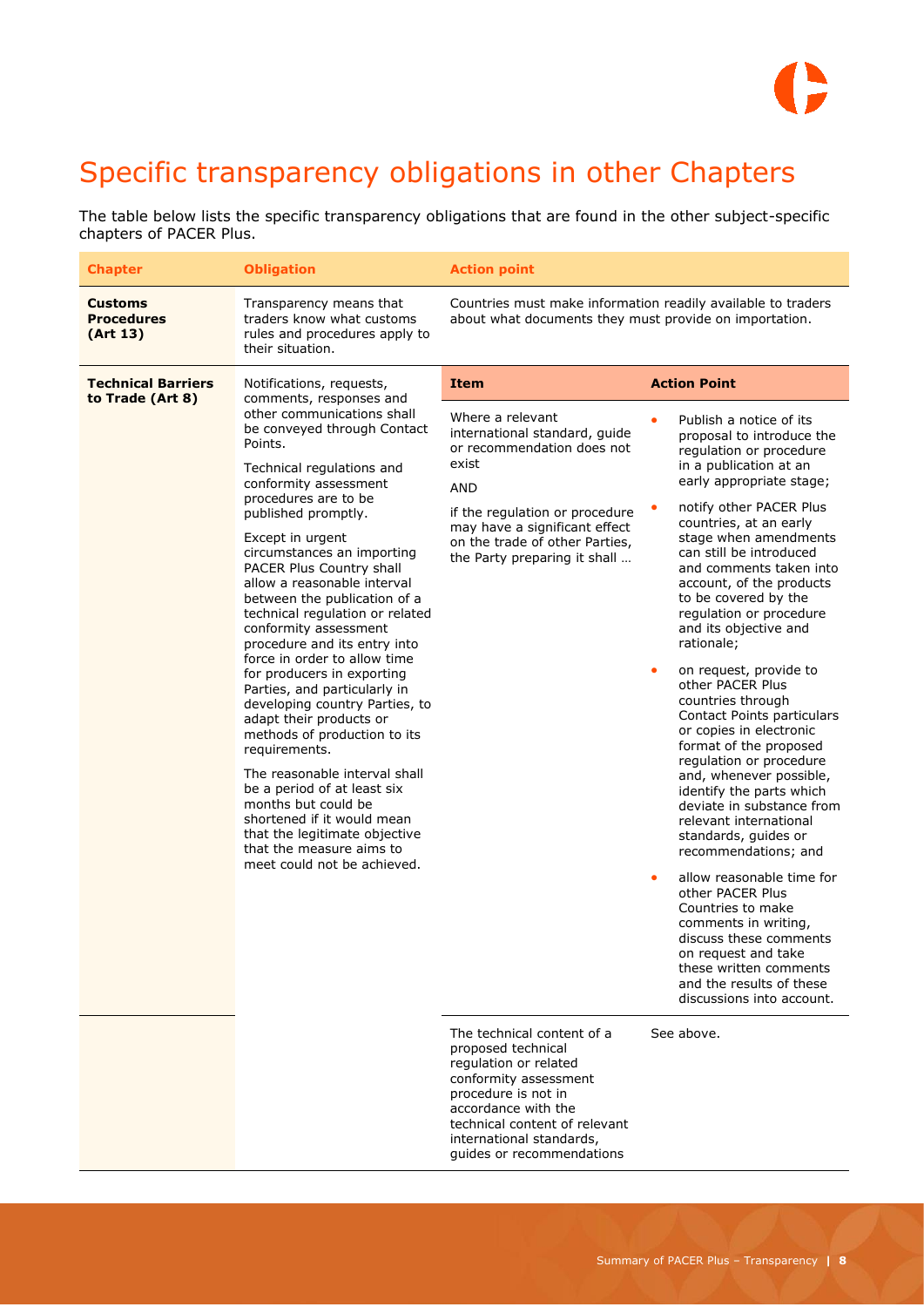# G

| <b>Chapter</b>                                                             | <b>Obligation</b>                                                                                                                                                                                                                                                                                                              | <b>Action point</b>                                                                                                                                                                                                                                                                                                                                                                                    |                                                                                                                                                                           |
|----------------------------------------------------------------------------|--------------------------------------------------------------------------------------------------------------------------------------------------------------------------------------------------------------------------------------------------------------------------------------------------------------------------------|--------------------------------------------------------------------------------------------------------------------------------------------------------------------------------------------------------------------------------------------------------------------------------------------------------------------------------------------------------------------------------------------------------|---------------------------------------------------------------------------------------------------------------------------------------------------------------------------|
|                                                                            |                                                                                                                                                                                                                                                                                                                                | <b>AND</b><br>If such regulation or<br>procedure may have a<br>significant effect on the<br>trade of other Parties, the<br>Party preparing it shall                                                                                                                                                                                                                                                    |                                                                                                                                                                           |
| <b>Sanitary and</b><br>Phytosanitary<br><b>Measures (Arts 8</b><br>and 10) | The transparency obligations<br>require countries to provide<br>information on their SPS<br>measures and to make<br>notifications if other changes<br>occur. For example, if an<br>exporting country has<br>questions or needs<br>clarification about a<br>regulation, the official enquiry<br>point facilitates that process. | Members must:<br>Establish an Enguiry Point<br>$\bullet$<br>Designate a Notification Authority<br>$\bullet$<br>Publish SPS regulations<br>Members must also notify new or changed SPS regulations<br>when there is no international standard or the regulation is<br>different than the international standard, but only if the<br>regulation may have a significant effect on international<br>trade. |                                                                                                                                                                           |
| <b>Trade in Services</b><br>(Art 17)                                       | Documents related to<br>Item<br>domestic rules must be<br>published so that people from<br>other PACER Plus countries<br><b>International Agreements</b><br>can easily access the<br>information they need to help<br>them provide services in that<br>country.<br>Licensing requirements                                      |                                                                                                                                                                                                                                                                                                                                                                                                        | <b>Information to be</b><br>published                                                                                                                                     |
|                                                                            |                                                                                                                                                                                                                                                                                                                                |                                                                                                                                                                                                                                                                                                                                                                                                        | A list of all international<br>agreements that the country<br>is a party to and that relate to<br>trade in services (e.g.<br>international civil aviation<br>agreements). |
|                                                                            |                                                                                                                                                                                                                                                                                                                                |                                                                                                                                                                                                                                                                                                                                                                                                        | Application requirements<br>$\bullet$                                                                                                                                     |
|                                                                            |                                                                                                                                                                                                                                                                                                                                |                                                                                                                                                                                                                                                                                                                                                                                                        | Criteria for application<br>$\bullet$<br>and renewal                                                                                                                      |
|                                                                            |                                                                                                                                                                                                                                                                                                                                | Procedure for application<br>۰<br>and renewal                                                                                                                                                                                                                                                                                                                                                          |                                                                                                                                                                           |
|                                                                            |                                                                                                                                                                                                                                                                                                                                |                                                                                                                                                                                                                                                                                                                                                                                                        | Applicable fees<br>۰                                                                                                                                                      |
|                                                                            |                                                                                                                                                                                                                                                                                                                                |                                                                                                                                                                                                                                                                                                                                                                                                        | An established timeframe<br>for the processing of an<br>application                                                                                                       |
|                                                                            |                                                                                                                                                                                                                                                                                                                                |                                                                                                                                                                                                                                                                                                                                                                                                        | Appeal or review process<br>for decisions made                                                                                                                            |
|                                                                            |                                                                                                                                                                                                                                                                                                                                |                                                                                                                                                                                                                                                                                                                                                                                                        | Procedures for<br>۰<br>monitoring or enforcing<br>compliance with the<br>terms and conditions of<br>licenses                                                              |
|                                                                            |                                                                                                                                                                                                                                                                                                                                | Qualification requirements                                                                                                                                                                                                                                                                                                                                                                             | Application requirements                                                                                                                                                  |
|                                                                            |                                                                                                                                                                                                                                                                                                                                |                                                                                                                                                                                                                                                                                                                                                                                                        | Criteria for application<br>$\bullet$<br>and renewal                                                                                                                      |
|                                                                            |                                                                                                                                                                                                                                                                                                                                |                                                                                                                                                                                                                                                                                                                                                                                                        | Procedure for application<br>۰<br>and renewal                                                                                                                             |
|                                                                            |                                                                                                                                                                                                                                                                                                                                |                                                                                                                                                                                                                                                                                                                                                                                                        | Procedure for verifying<br>٠<br>and assessing<br>qualifications                                                                                                           |